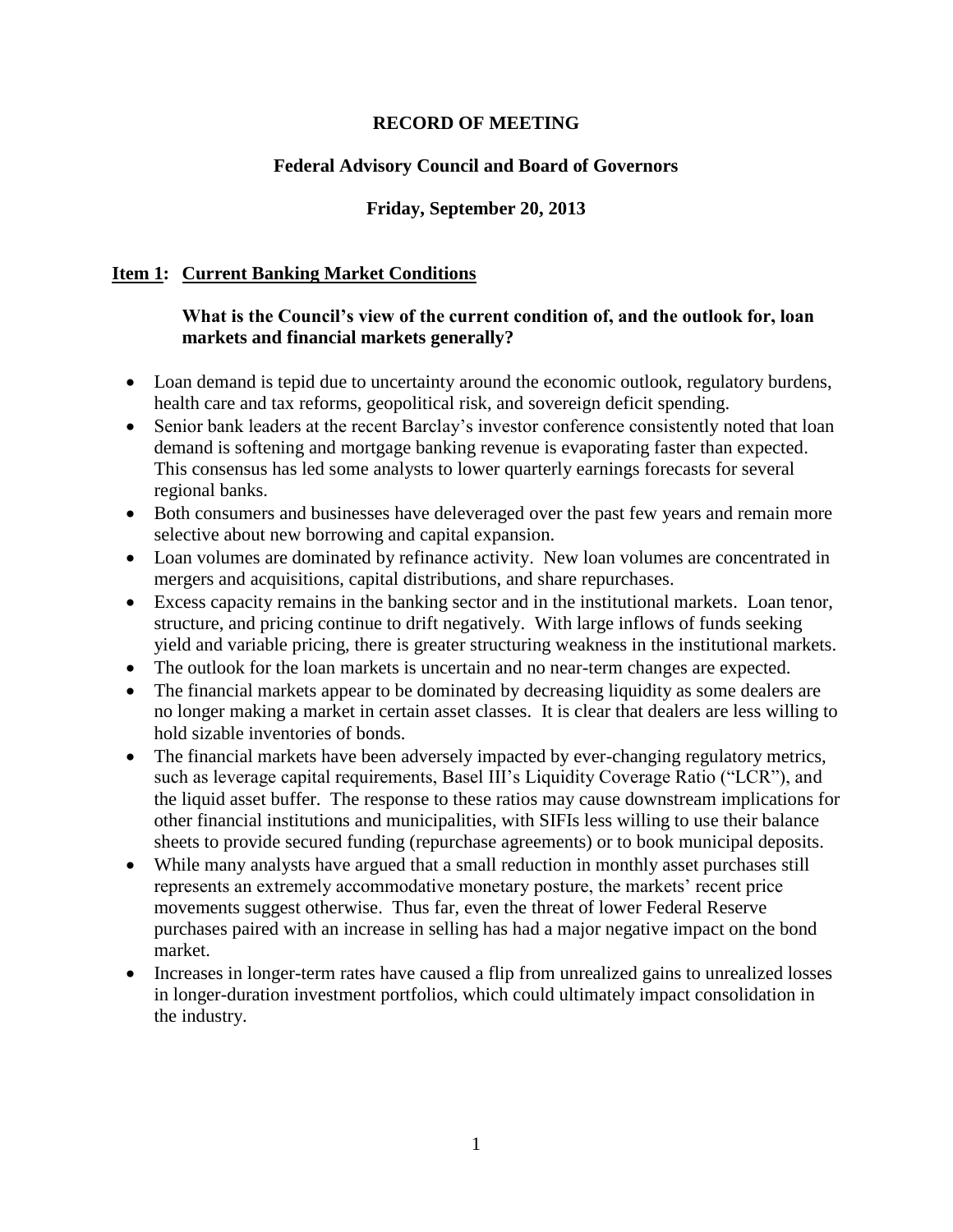### *(A) Small Business Lending*:

## **Has credit availability for, and demand for credit from, small businesses changed significantly recently? Have there been changes in lending standards for these borrowers?**

- Small business owners' willingness to undertake new ventures or expand existing businesses is inhibited due to uncertainty, particularly around rising health care costs and potential tax increases. The National Federation of Independent Business (NFIB) reported in July that 52% of small business owners explicitly stated that they did not want a loan and 30% reported that their credit needs were fulfilled.
- Another NFIB survey reported that only 9% of respondents indicated that the current environment was a good time to expand. That group's Small Business Optimism Index actually dropped slightly in August from July.
- Anecdotal discussions with small business owners suggest that the Health Care Reform Act provisions may be inhibiting business expansion and driving changes to the workforce structure (temps and part-time jobs rather than full-time employment) in an effort to avoid breaching the 50-employee threshold.
- There continues to be ample lending capacity to meet borrower needs in this space. This excess capacity has resulted in a fierce amount of competition, mainly related to loan structure, which has been observed across the size spectrum (from community banks to larger institutions). Companies with strong financial positions, in particular, are able to command some variances to standard underwriting requirements.
- There are indications that some small business owners who had planned to sell/retire but delayed their plans as a result of the recession are now gearing up to resume their plans.

## *(B) Commercial Real Estate Lending*:

## **Have there been any changes in the Council's view of the challenges in the commercial real estate market? How are commercial real estate loans performing compared to your expectations?**

- According to the Mortgage Bankers Association, in 2Q 2013, commercial and multifamily mortgage origination volumes rose 7% over the previous year and 36% over 1Q 2013.
- According to the July 2013 Federal Reserve Board's Senior Loan Officer Opinion Survey, banks generally eased their lending policies for CRE loans and experienced strong demand over the previous three months.
- The underlying commercial real estate fundamentals continued their modest recovery for most major property types through mid-2013. While the recovery is widening in scope and geography, it is not equal in strength. Properties in tertiary markets, while improving, are lagging larger markets.
- Improved fundamentals have led historically stressed loan portfolio vintages, underwritten prior to the recession, to recover and led more recent vintages to outperform original underwriting. The recent uptick in the 10-year Treasury has yet to have a noticeable impact on the marketplace.
- The commercial real estate recovery has been highly property-type specific:
	- o Multifamily assets continue to attract the highest level of investor and lender interest. This property type has recovered fully from the recession and there is an oversupply of credit availability. The multifamily industry continues to have strong underlying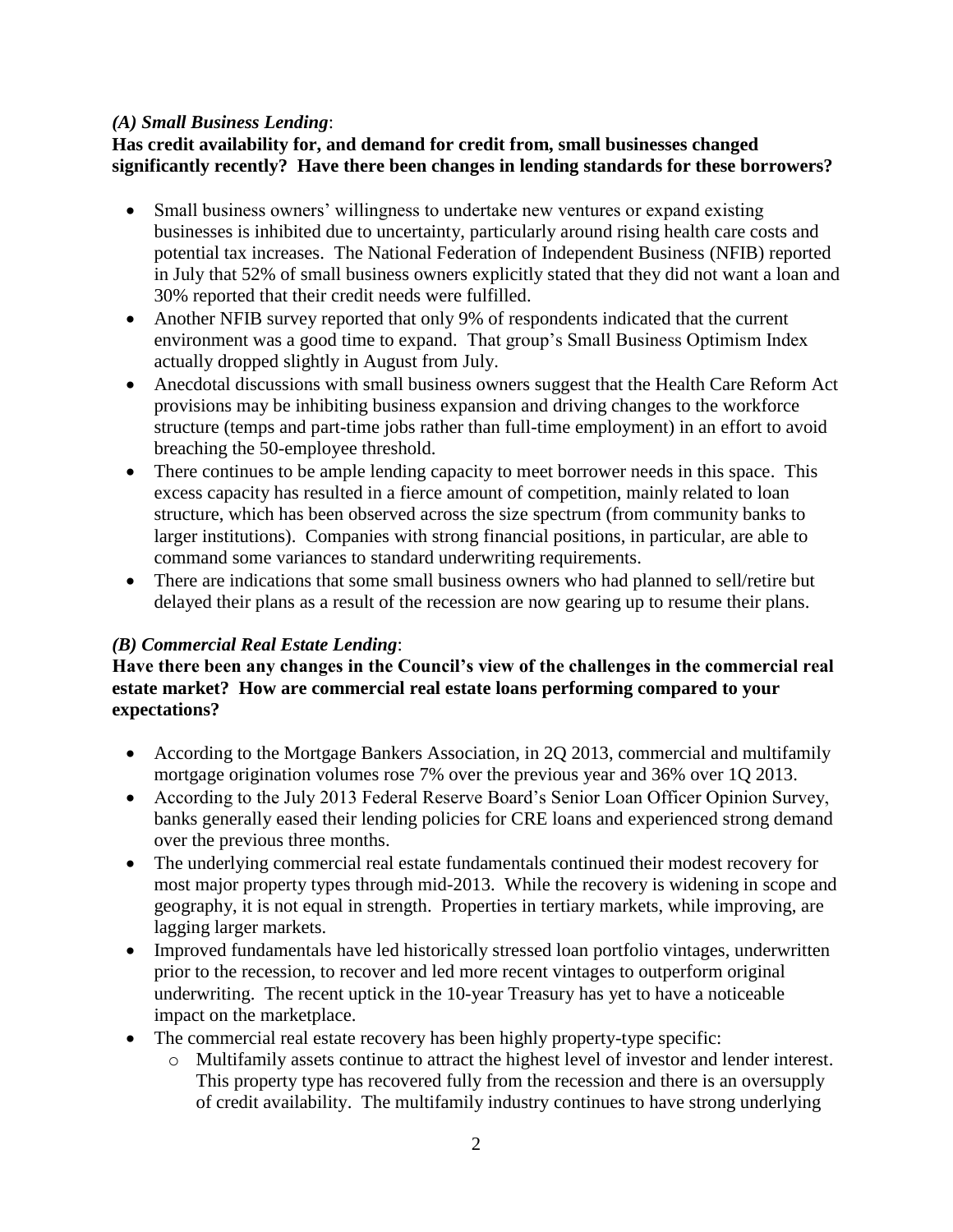market fundamentals, but potential overdevelopment and deteriorating credit standards pose the greatest threat to this sector. Recent figures show that the pace of recovery has moderated.

- o Retail properties have experienced a very tepid recovery, with underlying market fundamentals providing little support for new construction. However, we are seeing some demand for new grocery-anchored centers and single credit tenant properties.
- o Office properties, like retail assets, continue to experience a very slow recovery. The office market segment is highly dependent on the employment outlook and investors remain skeptical about this segment of the macroeconomic picture. Office vacancy rates have improved only marginally over the last several years and remain at levels that do not broadly support new supply. Office-space efficiency gains place additional downward pressure on the sector, as large employers are looking for ways to cut costs.
- o Industrial assets have experienced a moderate recovery to this point, but investors and lenders are optimistic about the second half of 2013 and 2014. Industrial properties, particularly in port cities and transportation hubs, have seen increased investor interest this year.
- o The hotel industry has continued its strong fundamentals recovery that began in 2011. "Revenue per Available Room" now exceeds pre-recession levels and investor interest has returned. Lenders have also returned cautiously with conservative underwriting standards.
- Although performance is improving, the CRE market still faces pressures from underlying economic challenges. In addition, CoreLogic estimates that over \$373 billion in commercial mortgages will mature in 2013. Some borrowers may have difficulty refinancing due to the decline in property values and the slow recovery.

## *(C) Construction Lending*:

## **What is the Council's view of the availability of credit for construction and development projects? Has the Council seen any changes in the demand for construction loans recently?**

- According to the Federal Reserve Bank of Atlanta, more banks are reporting year-over-year growth in their construction and development portfolios, with 48% reporting positive growth. The Fed's July Beige Book noted that construction activity grew at a moderate-tostrong pace in all Districts.
- The supply and availability of credit for commercial real estate construction projects remain ample for well-structured and well-positioned projects. However, this supply and availability varies by both property type and location. As an example, there is an oversupply of credit for several preferred property types (particularly multifamily, including senior care facilities) within the marketplace, and loan terms available for these opportunities are becoming more aggressive as lenders compete for this business. Large multifamily construction loans for experienced developers in major metropolitan areas regularly attract multiple lenders competing for the business on increasingly liberal terms. Conversely, the availability of credit for speculative office or retail development remains subdued, but the investor demand for this type of property is also limited.
- There has been an increase in both demand and credit availability for single-family construction loans in 2013. Many of these local and regional developers are financially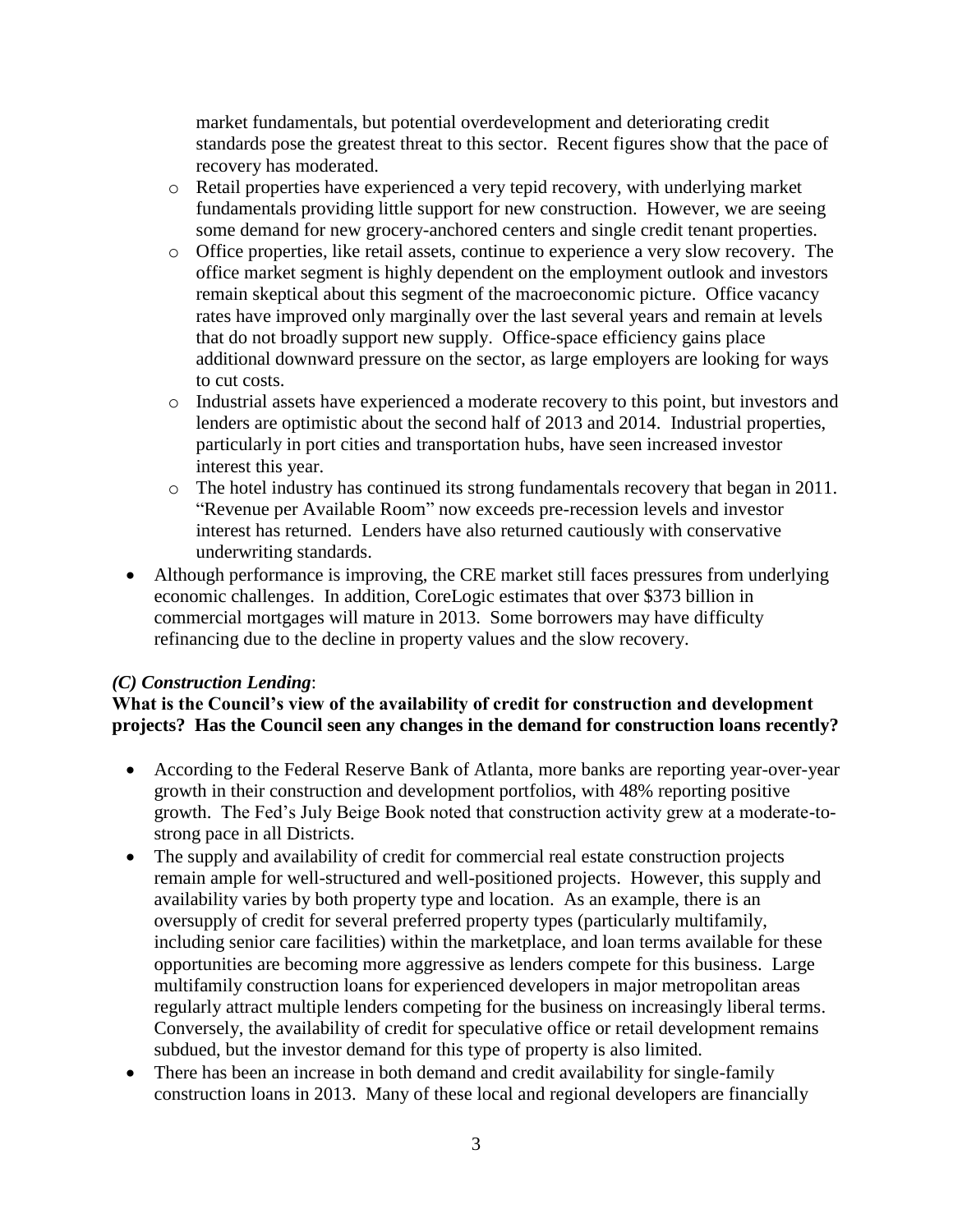strong, having withstood the recession, and are commanding aggressive loan terms in their deals.

 Rising activity in private sectors has helped to offset a steep decline in public-sector development spending tied to budget cuts.

# *(D) Agricultural Lending*:

## **Have there been any recent changes in agricultural lending?**

- Farm debt outstanding at all commercial banks rose 4.4% (to \$133 billion) in 1Q 2013, the largest year-over-year jump in the first quarter since 2009.
- Demand is tailing off due to grain prices and expected lower crop yields, which are the result of higher levels of rainfall in the Southeast and reduced planted acres in the western states. Demand for financing of crop storage has been significantly reduced by a drop in carry-over due to last year's drought, the timing of current crop sales from farmers, and the general decline in price levels.
- Farm loan portfolios at banks are being reshaped due to competition, according to the July Agricultural Finance Databook, a publication of the Federal Reserve Bank of Kansas City. Market share shifted more toward large banks in 2Q 2013, which could be due to favorable loan terms and higher average loan amounts available at larger banks.
- Repayments are improving modestly, reducing delinquency and net charge-offs. However, we are expecting a weakening in repayments due to declining income.
- Consensus is that farmland values are expected to remain at current levels for now; however, attention should be paid to early warning indicators of a potential bubble.
- The recent increase in farmland values is being driven by factors such as higher commodity prices, record farm profits, and favorable crop export demand. Bankers cite the overall wealth level of the farm sector, supported by several years of strong income, as the primary driver of farmland values.
- Agricultural lending's future will be driven by developments in global demand. China, for example, is increasingly looking to the U.S. for agricultural commodities.

## *(E) Consumer Lending*:

## **What changes have you seen in consumer lending?**

- Consumer credit continued its recent growth in June, rising by \$13.8 billion, slightly above the six-month average, which represented a 5.9% annualized increase over the previous year. The growth was driven entirely by nonrevolving credit.
- Banks are showing a greater willingness to lend. Demand shows some strengthening, believed to be the result of some improvement in consumer confidence and improved equity markets.
- Auto lending continues to see solid growth. Competition, both prime and subprime, is fierce. Competitors are showing a willingness to lengthen terms, and pricing in the prime space is extremely thin. There is no evidence, however, that growth is a function of disproportionate lending to riskier borrowers. While originations to borrowers with the lowest credit scores have increased, they are just recently approaching historically normal levels and are below those of the years leading up to the financial crisis.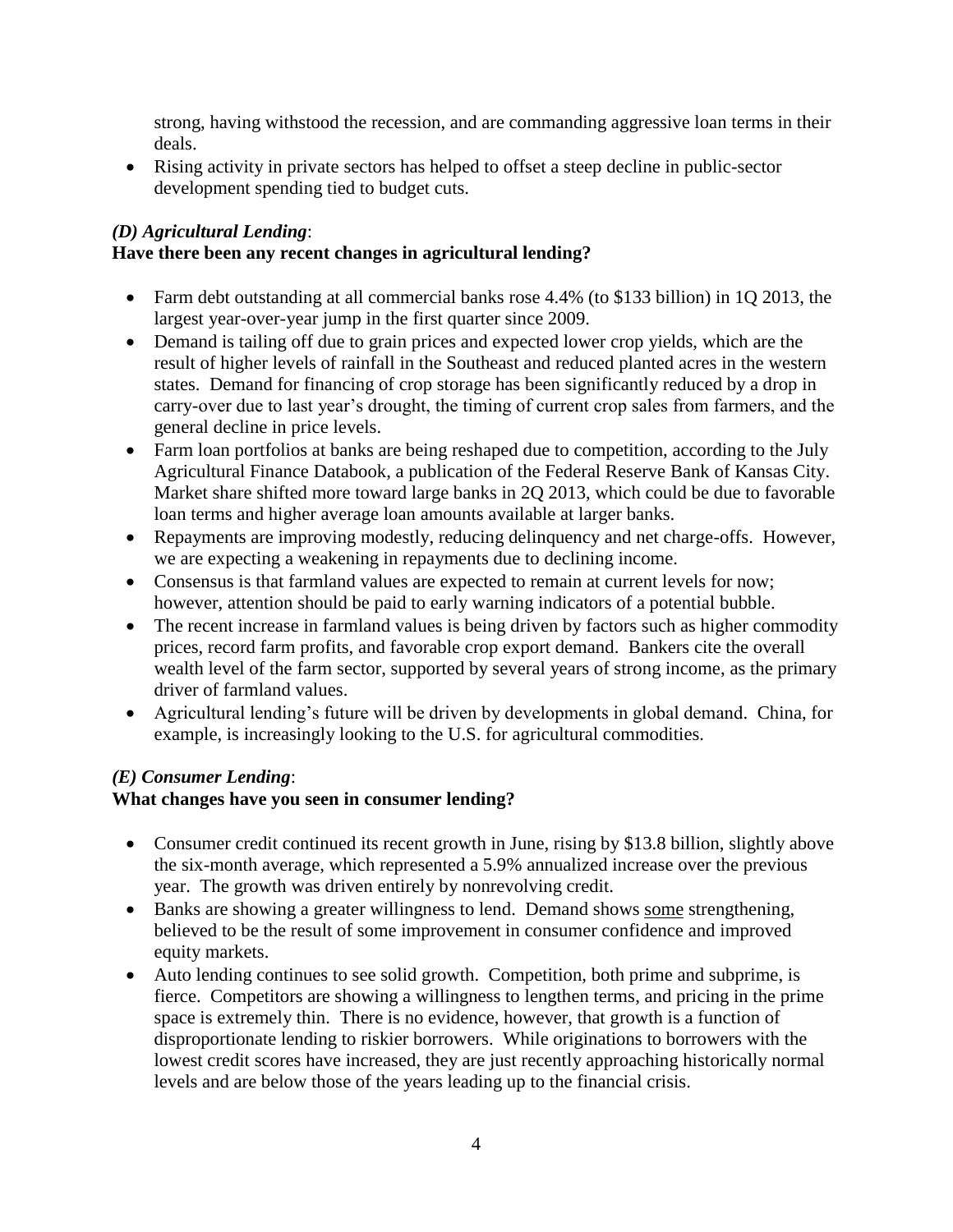- Home equity lending has begun to see a shift from closed-end, first lien volumes to second lien Home Equity Line of Credit (HELOC) volumes. HELOC introductory rate specials are being used to attract clients.
- Credit card growth is generally flat. Consumers are not showing a propensity to take on more debt; competitors are looking for ways to be the "card of choice."

# *(F) Home Mortgage Lending*:

## **What changes have you seen in the home mortgage market in the past three months? What is happening to house prices?**

- According to CoreLogic, between May and August of 2013, the 30-year fixed-rate mortgage rose to 4.39%, an increase of just over 100 basis points, which is the largest rise in the long-term rate since mid-2004.
- As expected, the rise in rates will dramatically slow the mortgage origination volume. As an example, at one large regional bank, refinances accounted for roughly 50% of applications in the previous three months but dropped to 30% in August.
- The purchase market will not be able to fully replace the loss of refinance volume. The Mortgage Bankers Association expects total originations for 2013 to be down 10% from 2012.
- According to the Mortgage Bankers Association Mortgage Credit Availability Index, mortgage credit availability increased in July for the fourth consecutive month. Increases in the index are indicative of a loosening of credit.
- In general, home values are firming, although this varies greatly by market and region.
- Pricing on jumbo loans has recently been at, or even below, pricing on conforming loans. While this may reflect lenders' willingness to price larger loans based upon the total value of the client relationship, it is also reasonable to conclude that the market is reacting to the increase in guarantee fees attached to conforming loans.
- There is a consensus that heavy regulatory burdens, including the Ability-to-Repay/Qualified Mortgage Rule, Mortgage Servicing Rules, and CFPB activities, are impacting home lending. There are reports of some community banks who deem this lending segment simply too unpredictable and risky. There is also strong evidence that while there will be the ability to originate residential mortgages under the new Ability-to-Repay standard, many if not most will seek to meet the higher Qualified Mortgage standard to mitigate regulatory, legal, and reputational risks.

## *(G) Mortgage Foreclosures*:

## **What changes has the Council seen in the pace of mortgage foreclosures during the past three months?**

- The modest trend of a decline in foreclosures continues. June 2013 was the twentieth consecutive month with a year-over-year decline in the number of homes in some stage of foreclosure.
- According to the Mortgage Bankers Association, the percentage of loans on which foreclosure actions were started during 2Q 2013 decreased to the lowest level since 1Q 2007 and was less than half of the all-time high reached in September 2009.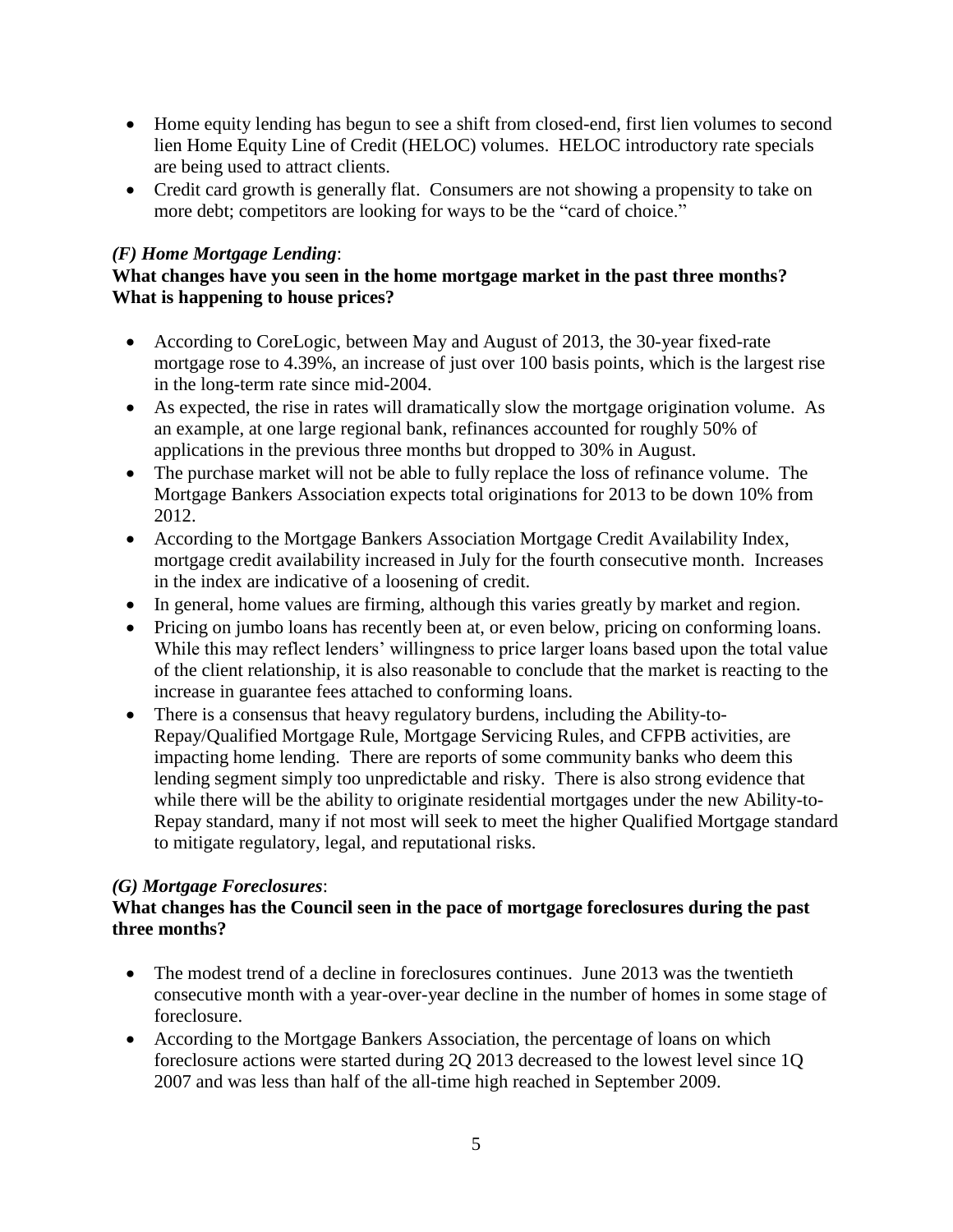- Rising home prices should incent borrowers who are not severely underwater in a property to attempt to remain current. Some members report a decline in requests for loss mitigation.
- Timelines for foreclosure sales continue to improve in nonjudicial states. Judicial states continue to struggle, although we are starting to see some of the logjam of court delays begin to improve slowly.

### **Item 2: Basel III and Supplemental Leverage Ratio**

**The Board and the other federal banking agencies recently implemented the Basel III capital reforms and proposed a supplemental leverage ratio for the eight largest systemically significant U.S. banking organizations.** 

**What changes in banks' portfolios and activities does the Council anticipate in response to these new regulations?** 

### *Final Basel III Capital Rule*:

- Large U.S. banks are ready for Basel III and significant further focus on the impact of riskbased capital regulations is not necessary. Changes to large bank portfolios and activities are likely limited to the following areas:
	- o Available For Sale (AFS) portfolios will likely shorten in duration as banks seek to reduce the amount of gains/losses from interest rate moves reported in Other Comprehensive Income (OCI) that will now be recognized in capital.
	- o There will likely be a shift in derivative activities with corporates, pension funds, and sovereigns to European banks because the European implementation of Basel III rules exempts exposure to these counterparties from the Counterparty Valuation Adjustment (CVA) add-on capital charges.
- For smaller banks, the modifications to the U.S. final rule, particularly the reversion to the Basel I 50/100% risk weighting for residential mortgages, the one-time opt-out of inclusion of OCI in capital for non-advanced approaches banks, and the permanent inclusion of trust preferred securities in tier 1 capital were helpful. However, the complexity of Basel III requirements continues to pose challenges and significant costs for small banks, and in general, the new capital rules will likely increase the cost of credit and reduce its availability.

### *Enhanced Supplementary Leverage Ratio*:

- The impact on banks from the proposed U.S. Supplementary Leverage Ratio (SLR) is different and more severe. Under the current proposal, the U.S. SLR becomes the dominant capital constraint for large U.S. banks given that banks are already well in excess of risk-based capital requirements. This presumably was not the intended consequence. There is a significant risk that the very effective and thoughtful CCAR process will be less important in time as the more simplistic leverage calculation drives management's behavior.
- The most significant issue with the SLR is its crudeness as a measure of risk: it takes no account of balance sheet liquidity or asset quality and creates the incentive to focus on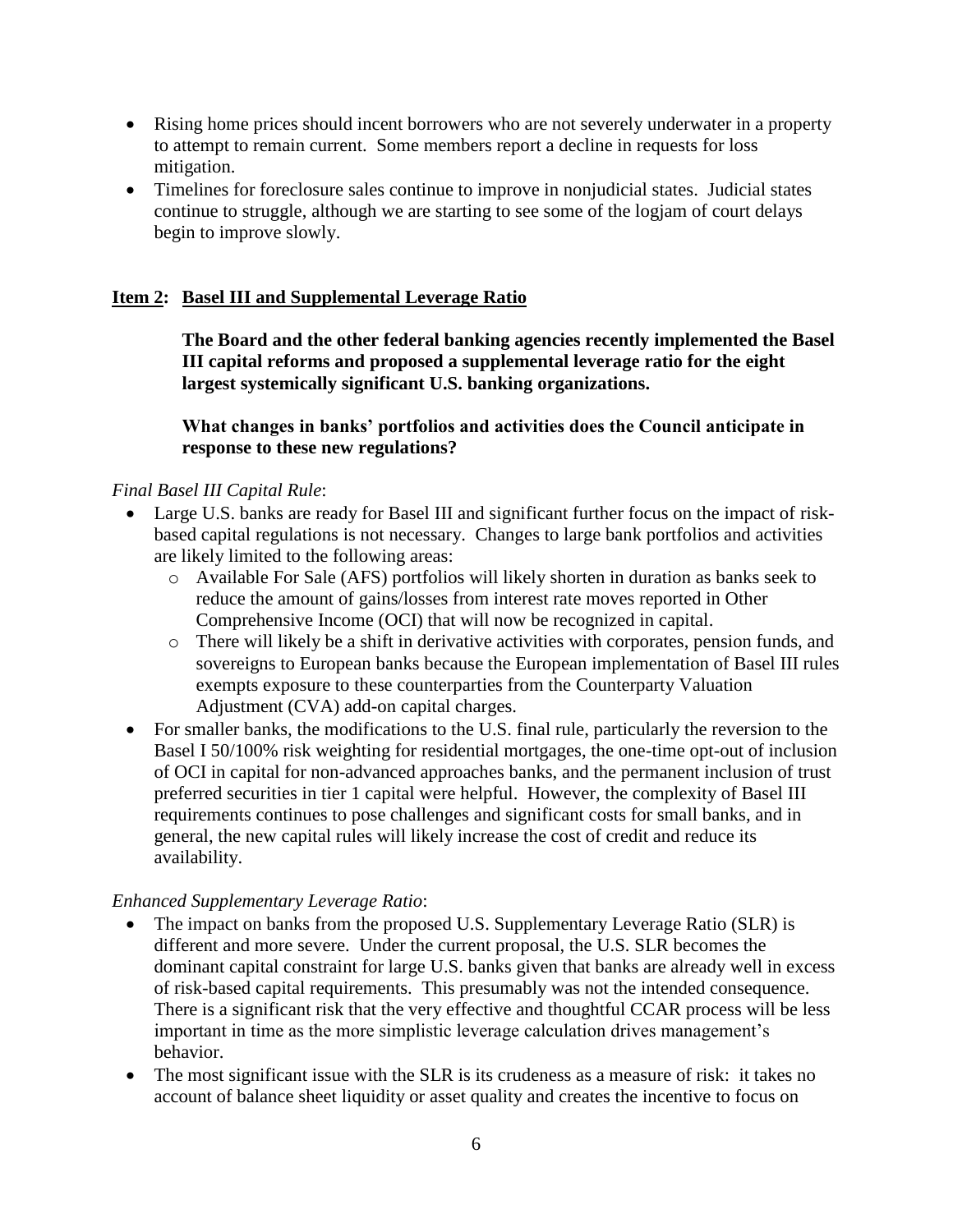higher-return assets at the expense of liquid, low-risk, lower-return alternatives. Indeed, the SLR may constrain the absolute size of banks' activities but in doing so may well harm many highly desirable product areas, including Treasuries, fixed-income and equity securities, and corporate lending.

- The implication of the SLR is that banks will focus on gross balance sheet size as the most relevant capital constraint. As a result, management will likely take action that drives some or all of the following:
	- o Reduction in balance sheets via inventories of liquid low-risk assets, notably inventories of U.S. Treasuries and Agencies. The reduction in inventories held on bank balance sheets ultimately reduces the effectiveness of monetary policy.
	- o Unwillingness to accept deposits during times of stress, particularly those associated with securities payments and settlement activities.
- In addition, these actions may:
	- o Adversely impact liquidity of securities as dealers reduce bond inventories given the increased cost of repo financing and balance sheet constraints of secured lenders.
	- o Increase the financing costs for repo and other secured financing transactions as lenders require higher returns to satisfy their cost of capital for on-balance-sheet exposures.
	- o Reduce the availability and increase the pricing of lending commitments to corporations.
- Implementation of the SLR is also likely to result in increased compression of outstanding derivative notionals, which is consistent with policy objectives. (Note: Compression is where two or more parties identify trades that naturally offset and agree to terminate the related transactions at little or no cost to all parties.)
- Unfortunately, a looming issue is the meaningfully different approach taken by the international regulators through Basel III.
- Under the proposed Basel III SLR, repo netting is disallowed, requiring a gross-up of borrowing (repo) and lending (reverse) transactions. U.S. GAAP provides for repo netting under FIN 41 subject to a strict set of conditions that include identical maturities, identical counterparty, settlement through an identical clearing agent, and equal subjection to legally enforceable set-off in the event of default. The importance of repo netting is discussed in more detail in the next section.
- The proposed Basel III SLR also increases the gross asset amount associated with derivatives by eliminating the netting benefit of collateral from the calculated asset amount. This approach is inconsistent with the demonstrated benefits of high-quality collateral in reducing banks' exposure to counterparties in the event of default. However, it is important to note that while the Basel III rule drives a higher denominator (notional balance sheet), the required leverage ratio of 3% is notably lower than the U.S. level of 5% at holding companies and 6% at depositories.

## **What are the likely effects on financial markets, including the repo market, from changes in international leverage requirements?**

• The recently proposed changes to the international version of the Basel III SLR could have a significant adverse impact on financial markets, including securities lending activities. In contrast to the proposed U.S. SLR, which recognizes U.S. GAAP netting of securities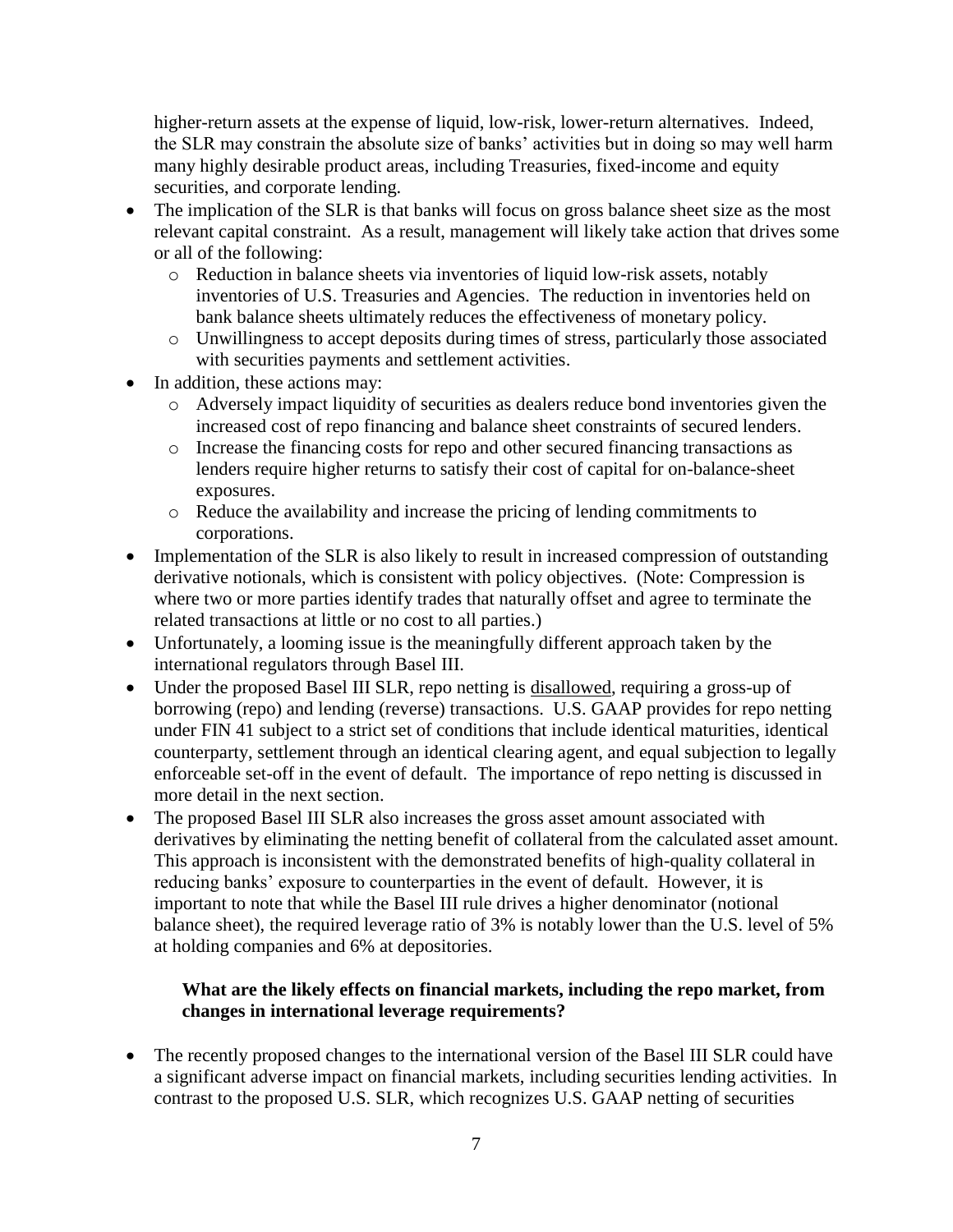financing transactions (e.g., repo), the international proposal disallows such netting, thereby increasing the amount of gross assets recorded in the denominator of the capital ratio. Balance sheet netting is a cornerstone of the securities lending market because it allows dealers to recognize the legal right to offset borrows and loans with the same counterparty and because it is based on a set of strict criteria established by accounting standards bodies.

- Disallowing netting for securities financing transactions will materially increase the breakeven return on such transactions because significantly more capital would be required to support these low-margin, fully collateralized lending agreements. It is noteworthy that both large and small banks are likely to suffer from the adverse effects associated with the disallowance of repo netting.
- For dealers, this may mean:
	- o Reduced inventories reflecting higher financing costs and limited ability to pledge securities as collateral.
	- o Market making would have wider bid-offer spreads with less liquid/less deep securities markets, driving increased price volatility.
	- o Reduced margins at smaller banks as they exit from repo markets and shift their borrowing to higher-cost medium- and long-term funding sources.
- For investors, this may mean:
	- o Increased transaction costs associated with buying and selling securities and reduced availability of inventory selection.
	- o Increases in rates charged to finance holdings.
- For corporate and government borrowers, this may mean:
	- o Increased cost of financing through publicly traded debt due to increased market frictions.
- Analysts estimate that large European banks are currently ~50 basis points below the 3% leverage ratio minimum and will be forced to reduce balance sheets by  $\sim 000$  billion and raise ~€50 billion of new capital to meet existing Basel III leverage requirements. The proposed modifications to the international rule would require further reductions in balance sheets and additional capital raises. Consistent with analysts' assessments, two of the largest Eurozone banks have publicly announced plans to reduce their inventories of securities and related financing transactions, derivatives, and, most notably, liquidity pools by ~€380 billion (\$500 billion). Needless to say, were the international view to be implemented with the higher U.S. leverage ratio of 5%/6% required by U.S. regulators, there would be a dramatic restructuring of U.S. balance sheets with very material consequences to securities trading, bank lending, and the broader financing markets.

#### **Item 3: Nonbank SIFI Designation**

**The Financial Stability Oversight Council recently made determinations that certain nonbank firms are systemically important financial institutions (SIFIs). What is the Council's view of the process for SIFI designation? Does the process adequately address the concerns raised about SIFIs?**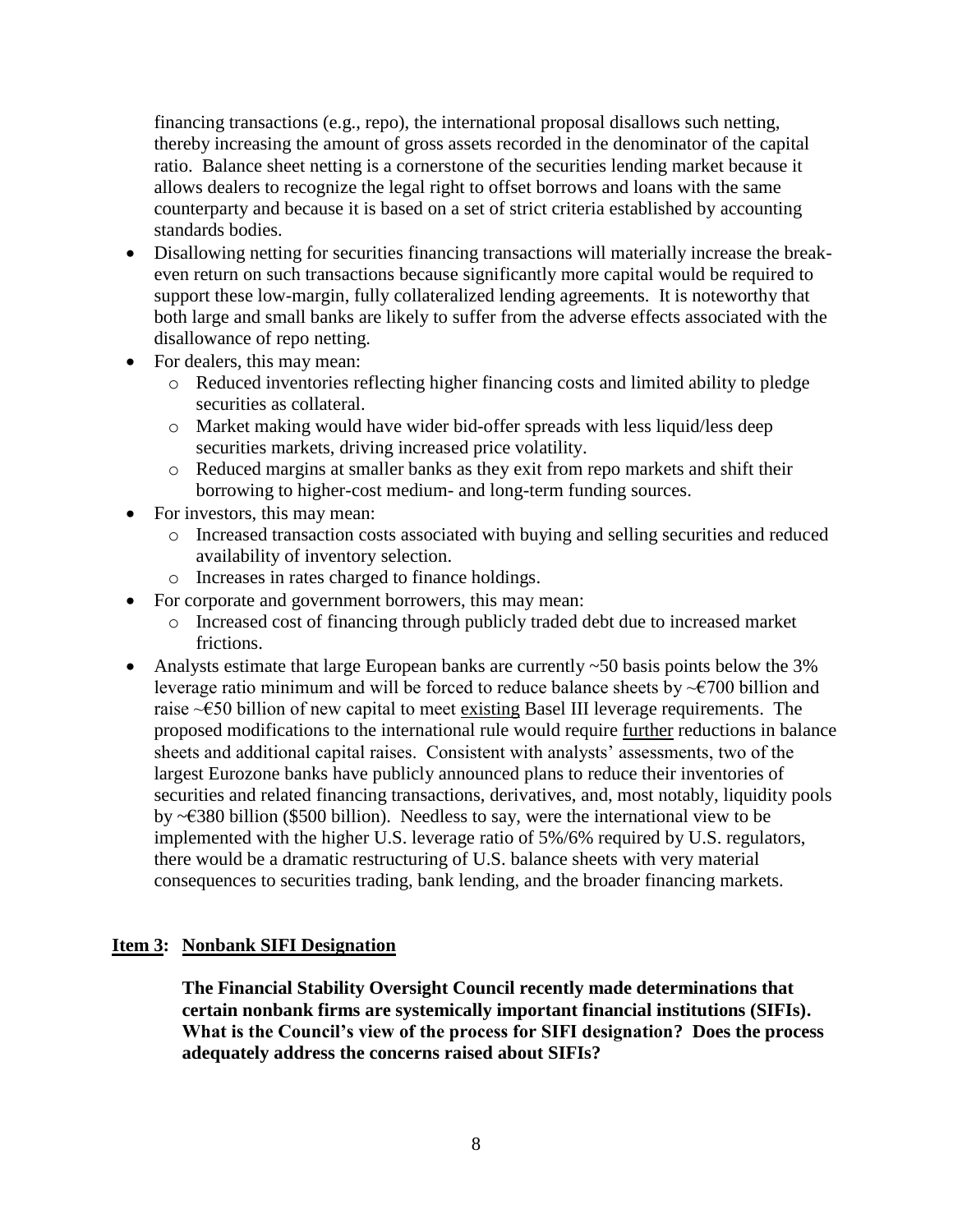### *Summary*

- Council members generally agree that, conceptually, the process established by the Financial Stability Oversight Council (FSOC) is a reasonable means of identifying nonbank SIFIs. Some members, however, have concerns with the implementation of the FSOC process, the potential inclusion of certain types of market participants (particularly asset managers), and the suitability of applying existing or currently proposed U.S. heightened prudential standards to nonbank SIFIs. In addition, several Council members object to the \$50 billion asset-based test for bank SIFIs under the Dodd-Frank Act.
- While Council members agree that addressing risks posed by nonbank SIFIs is an important regulatory goal, it is too soon to tell whether the current FSOC process will adequately meet this goal.
- In general, the Council supports heightened prudential standards for designated bank and nonbank SIFIs, but urges U.S. regulators to ensure that such standards are proportional to the systemic risks presented by the SIFI and appropriately tailored to individual industry segments.

### *Nonbank designation process*

- Council members generally agree that the FSOC's framework for nonbank SIFI designation, which involves a three-stage process for winnowing down a broad range of financial institutions and includes various avenues for potential nonbank SIFIs to challenge the designation, is appropriate in concept.
- In practice, however, the process appears to suffer from a lack of full transparency, both for the public and for firms being considered as possible SIFIs. There is some concern that, in contrast to the Basel Committee's G-SIB process and the International Association of Insurance Supervisors' process for G-SII process, which strongly emphasize public, indicator-based approaches for designation, the U.S. FSOC process may rely too much on nonpublic supervisory assessment of qualitative factors.

### *Asset management*

- The potential designation of asset managers as nonbank SIFIs remains a key unresolved issue. The FSOC continues to study this issue, and has consulted market participants as part of a study, but has not yet released a study or proposed approach for public review and comment.
- Traditional asset managers invest on behalf of clients, not with their own balance sheets, and generally pose less risk to the financial system than firms that principally engage in core financial intermediary activities, such as lending, insuring against loss, or securities underwriting and dealing.
- Alternative asset managers, such as hedge funds, can be large, highly leveraged, and interconnected and should be evaluated for systemic risk.

## *Prudential standards for nonbank SIFIs*

 While the Council supports designation of nonbanks as SIFIs, members are concerned that the largely bank-focused heightened prudential standards for SIFIs currently in effect or proposed by U.S. regulators will be inappropriate for nonbanks. For example, both insurance companies and asset managers operate under dramatically different business models and regulatory regimes than banks, and applying bank-like regulations (capital,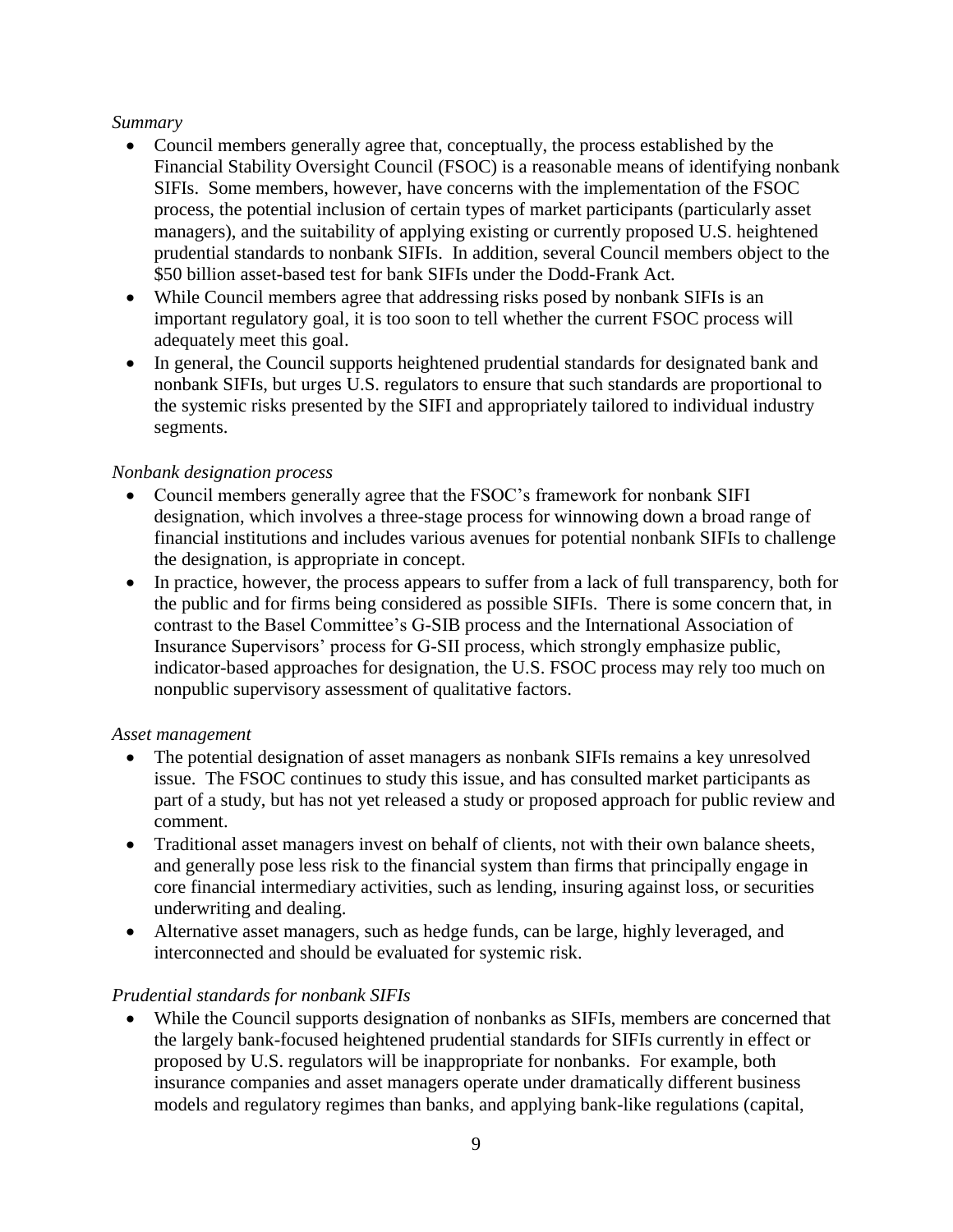liquidity, credit concentration) to such firms would threaten their business model and would not appropriately target whatever systemic risks they may pose. U.S. regulators should provide substantial additional clarity with respect to the regulatory implications of nonbank SIFI designation and, if needed, develop new heightened prudential standards relevant to nonbank market participants.

### *Bank SIFI designation*

 Several Council members raised concerns with the \$50 billion asset test mandated in the Dodd-Frank Act for designation of bank SIFIs. In contrast to the FSOC's nonbank SIFI process, banks by statute are designated as SIFIs based solely on asset size, which may not be a strong indicator of systemic importance or risk. Council members support a more risk-based approach to bank SIFI designation, which will likely require a statutory change to the Dodd-Frank Act.

### **Item 4: GSE Reform**

**Two legislative paths to reforming government-sponsored enterprises have recently been proposed: the Corker-Warner Bill in the Senate and the Hensarling Bill in the House. What are the Council's views on these legislative approaches to reform Fannie Mae and Freddie Mac? The Hensarling Bill also makes significant changes to the Federal Housing Authority and proposes a new legislated framework for covered bonds. How does the Council view these proposed changes?** 

### *Overview*

- The Council is in broad agreement that legislative changes should be made to both the governance and operational structure of the GSEs and are nearly unanimous in believing that the Corker-Warner Bill provides the more preferable framework to that end. Specifically, the Corker-Warner proposal would (i) mitigate the problems of the current system while putting private capital in the lead position; (ii) maintain some form of support from the federal government by providing an explicit backing against catastrophic losses, thereby maintaining the continued viability of a 30-year mortgage product; and (iii) more likely be enacted given its bipartisan support.
- In contrast, the Council believes that the Hensarling proposal goes too far in diminishing important components of affordable housing and would be disruptive of the nascent rebound in the current housing market.
- Lastly, the Council is supportive of exploring a legislative framework for covered bonds.

### *GSE Reform*

 At the May meeting, Council members were asked their views on the best way to reform Fannie Mae/Freddie Mac or to create viable alternatives, on what is the appropriate role of government in housing finance, and on how a transition to a new model should take place. While Council members agreed that GSE activities should be curtailed over time, the Council noted the difficulty in maintaining a policy consensus on the appropriate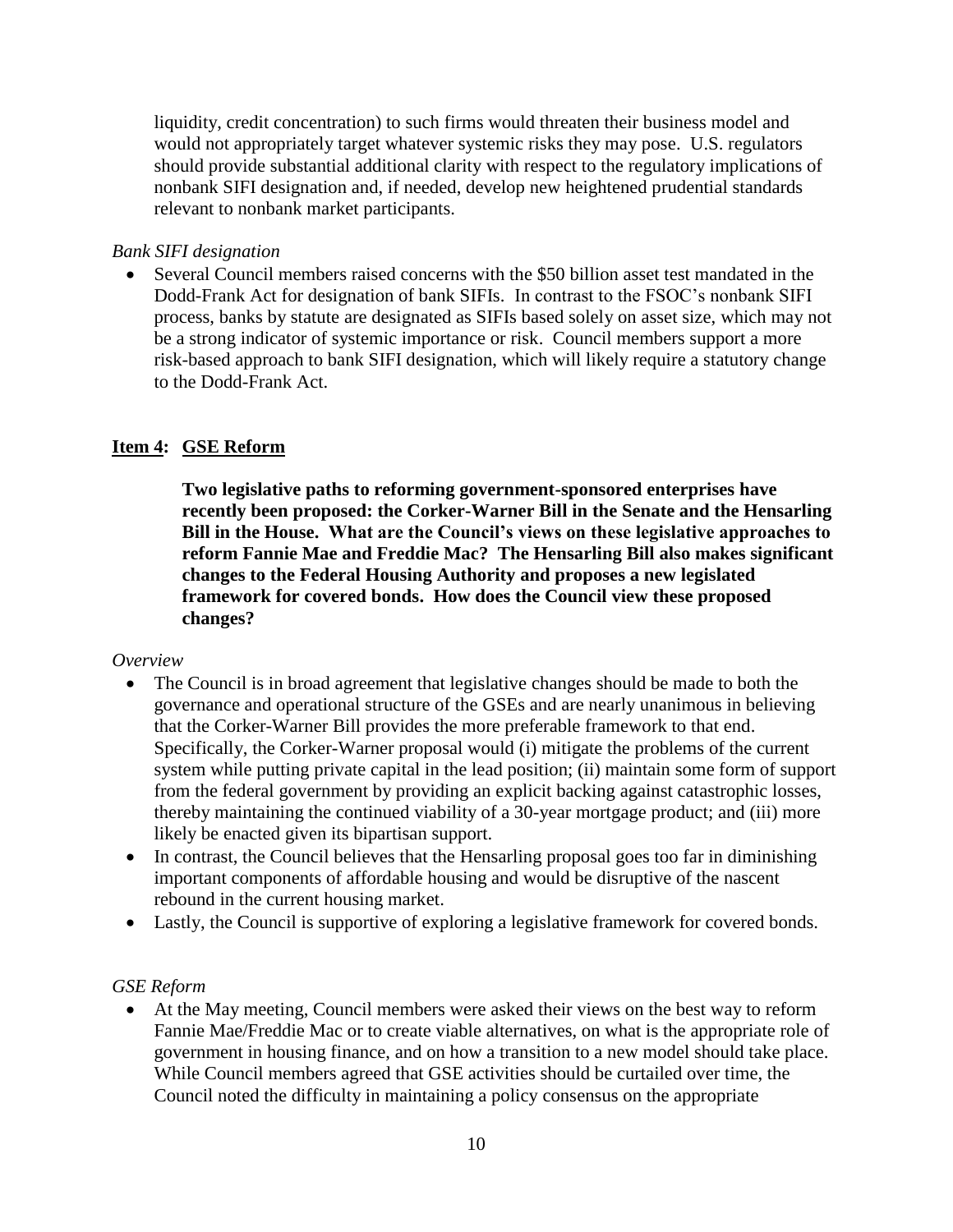legislative action to accomplish this. Many Council members favored maintaining some form of a government backstop. Council members also agreed that the road to reform would be difficult.

- The two legislative proposals have similarities but also clear differences in how to reform GSEs. Both would wind the GSEs down over a five-year period. The Hensarling Bill would establish a market utility to set standards for securitization of residential mortgages and operate a securitization platform. The legislation does not provide for any federal guarantee of these securities. The Corker-Warner Bill would establish an independent federal agency that would provide a limited back-end federal guarantee on "qualified" residential mortgage securities. The private issuer would assume a first-loss position of no less than 10% of the volume of the security. Any potential losses associated with the federal guarantee would be funded by fees assessed against issuers.
- The introduction of both bills is seen as an encouraging development, and members continue to be in agreement that the ultimate wind-down of Fannie Mae and Freddie Mac is an appropriate objective given the conflict inherent in managing shareholder-owned corporations benefiting from implicit government guarantees.
- Council members also favor an orderly transition and the maintenance of some form of federal backstop, citing concerns about disrupting the housing market recovery. The Corker-Warner Bill appears to allow for the continuation of that goal, which the implied guarantee of the GSEs represented. All members agree that the government's role should be limited and that access to all creditworthy borrowers must be ensured. Most favor the maintenance of an explicit government backstop to underpin standard, lower-risk mortgage products.

## *FHA Reform*

 Members agreed that the FHA's market share has grown too high, and they support legislation that refocuses the FHA back toward its mission of enhancing availability of credit to first-time and low-income borrowers. Some concern was expressed that increasing down-payment requirements and reducing the percentage of insurance coverage on individual mortgages over time might hinder the FHA from serving its historic mission of addressing the mortgage needs of a broad array of lower-income and first-time homebuyers. With regard to both GSE reform and proposals to change the FHA, members also noted that care should be taken to avoid an abrupt change such that the economy is not damaged.

# *Covered Bonds*

 Members noted that the market for covered bonds is untested in the U.S. but has been successful in Europe. Members generally see the use of covered bonds as a financing source that is worth exploring but also advise that it would be prudent to introduce the financing concept on a limited, closely monitored basis. Some concern was also expressed that any recourse to issuers could present concerns to the FDIC and the deposit insurance fund.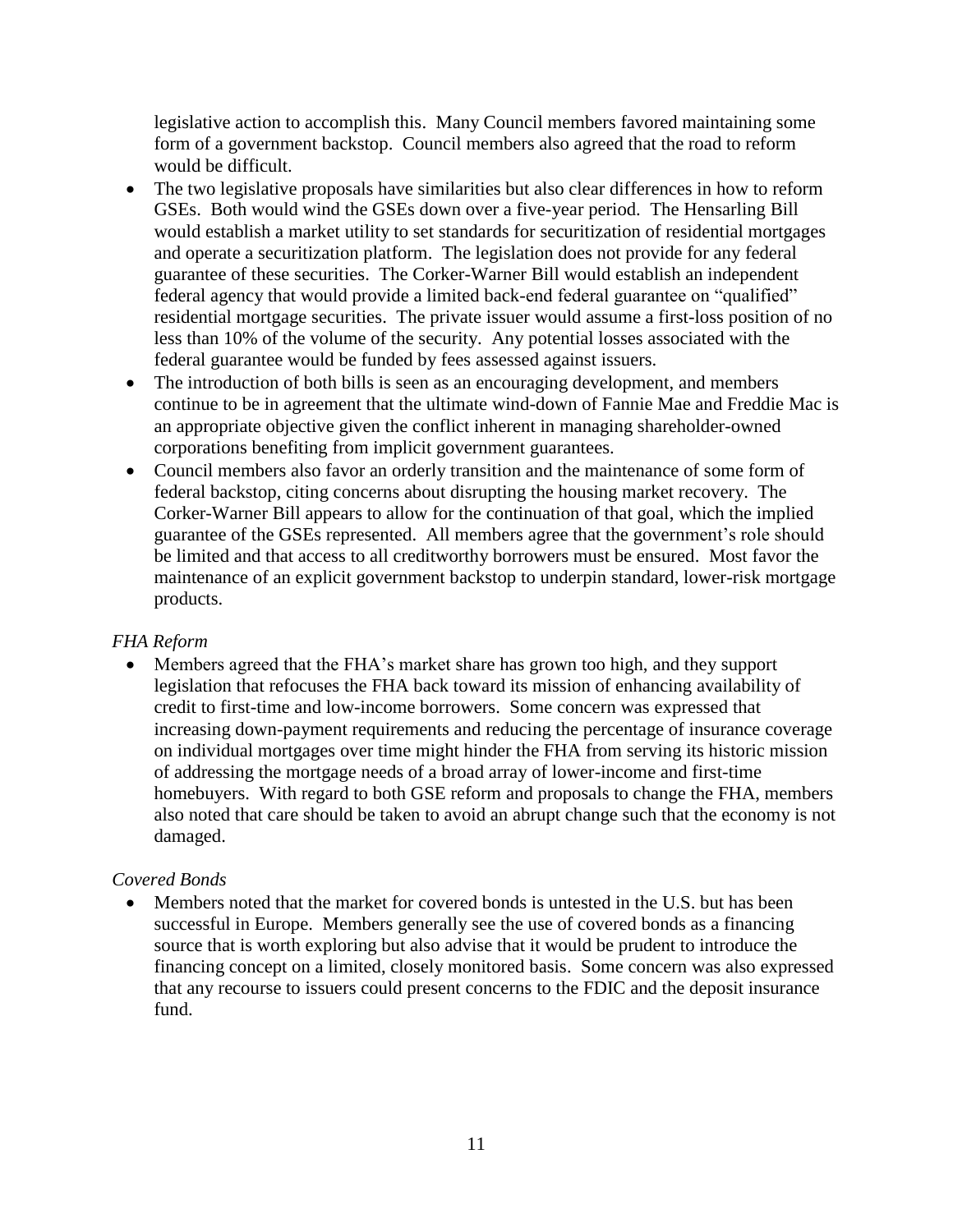### **Item 5: Europe**

### **What is the Council's assessment of the current situation in Europe? What is happening to U.S. banking activity in Europe?**

#### *Overview*

The situation in Europe is stabilizing as central bank commitments and accommodative policy have reduced the risks of substantial economic contraction. Banks are deleveraging, and a political consensus on regulatory policy is developing despite the structural weakness of the European Union, divergent regional economic performances, and competing national interests.

### *European Economies*

- Short-term financial instability risk has declined markedly in the last year aided by the ECB's long-term refinancing operations and commitments to Outright Monetary Transactions. Nevertheless, economic challenges persist in Europe. Progress is uneven and fragile with continued fiscal fragmentation.
- The European Union reported modest GDP growth in the second quarter following six consecutive quarters of contraction. There was considerable divergence in national results between such core countries as Germany and France and those in southern Europe that continue to experience slow or negative growth, high unemployment, and an increasing ratio of sovereign debt to GDP. The contraction since the beginning of the crisis is startling: Greece -23%; Italy -8.3%; Portugal -7.9%; and Spain -6.5%. Unemployment rates also differ widely, with recent German unemployment at 6.8% and Greece at 27%.

### *Regulatory Coordination*

 Notwithstanding the strains on political cohesion and broad differences in economic outlook, a consensus on bank regulatory coordination is developing. Following general promises of enhanced oversight, the European Parliament conferred on the ECB primary supervisory authority over the 130 largest European banks beginning in the fall of 2014. Officials recognize the importance of a resolution mechanism to a comprehensive supervisory system, but the development of a strengthened institutional framework is proceeding more slowly in the face of legal challenges and the additional scrutiny associated with any scheme where taxpayer funds may be called upon to support crossborder resolutions.

### *U.S. Banking Activity in Europe*

- Banks in Europe continue to pursue aggressive deleveraging programs through capital augmentation and shedding of less attractive assets. Leading banks in core European economies have achieved Basel III-compliant capital positions, but the Eurozone remains vulnerable to reduced credit availability as the contraction of bank lending is not being fully replaced by capital markets.
- Council members report that American banks remain cautious about the sustainability of the European recovery and are not acting aggressively to provide the credit withdrawn by continental banks. Investment banking arms of U.S. banks are providing increased services to European clients and are assisting financial firms in capital raising and asset dispositions.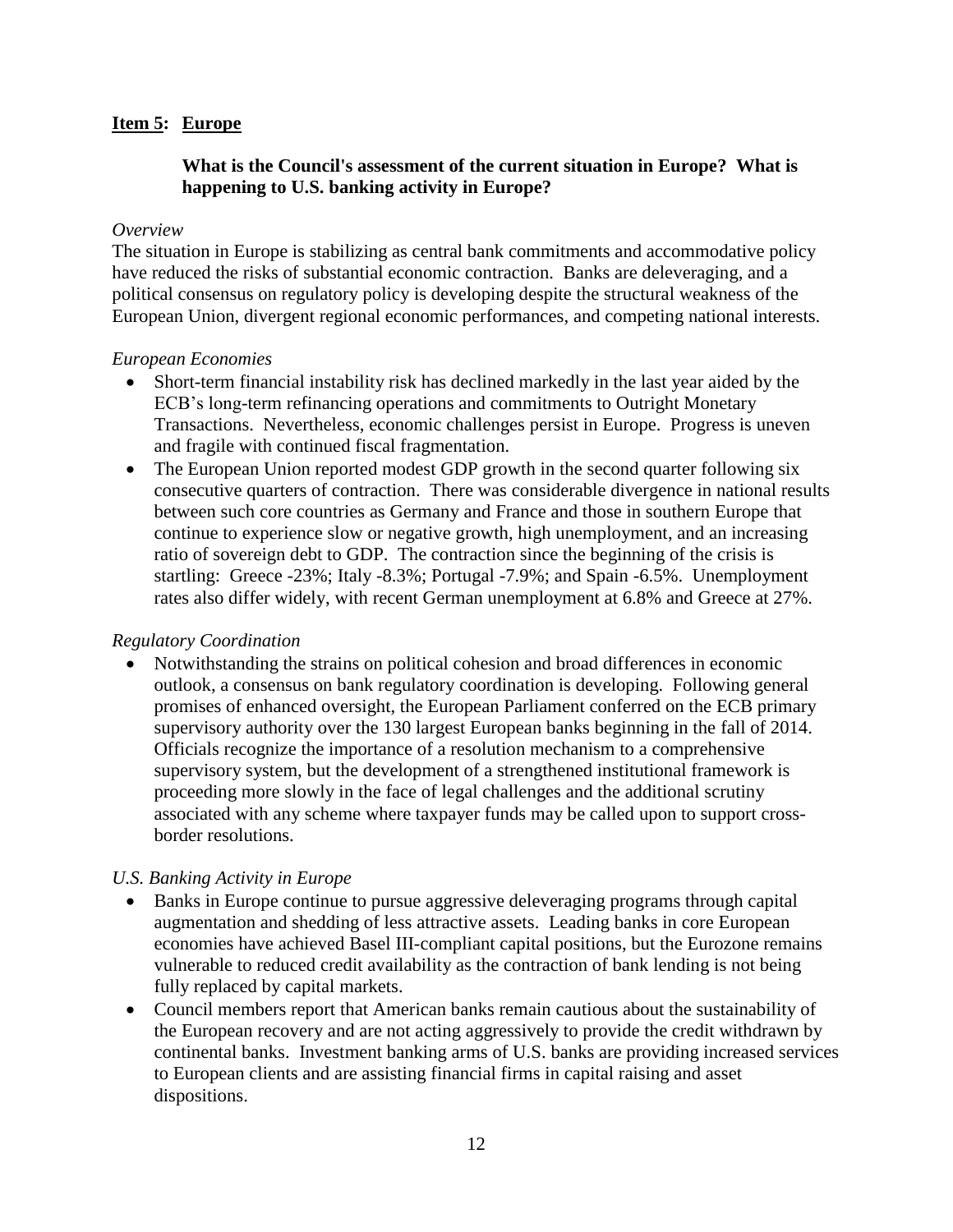## **Item 6: Student Lending**

## **How will the recent student lending legislation affect the banking industry?**

- Student loan market trends were last discussed by the Council as a part of its February 2012 agenda.
	- o The Student Aid and Fiscal Responsibility Act of 2010 replaced private student loan programs that were guaranteed by the federal government with a program where loans were made directly by the Department of Education. As a result, most banks pulled out of the student loan market.
	- o Federal loans now account for approximately 95% of originations with outstanding loans now exceeding \$1 trillion.
	- o The share of 25-year-olds with student debt increased from 25% in 2003 to 43% in 2012, and over the same time period the average student loan balance among 25-yearolds with student debt grew by 91%. In 2012, for the first time in at least 10 years, 30-year-olds with no history of student loans were more likely to have home-secured debt than those with a history of student loans.
	- $\circ$  90+ day delinquency rates for federal loans have increased from less than 10% of all borrowers in 2004 to approximately 17% of all borrowers, even with increasingly lenient repayment and forgiveness options. The long-term impact on the federal deficit may prove problematic.
	- o Total tuition and room-and-board rates for full-time undergraduate students at degreegranting institutions increased by 32% from the 2005-06 to the 2011-12 academic year. High availability of subsidized federal loans granted without underwriting, ability-to-pay considerations, or full loan disclosures is thought to have made students and parents less price sensitive, which in turn has helped enable colleges to raise tuition faster than income growth.
- The Bipartisan Student Loan Certainty Act of 2013, which was signed into law in August, changed the interest rates for federal loans, lowering rates for most student and parent borrowers while largely reversing the pending increases for the lowest-priced loans.
	- o Beginning July 1, 2013, interest rates for undergraduate, graduate, and professional loans will be set at origination for the life of the loan at a rate based on the 10-year Treasury note yield and a spread, subject to limits.
	- o Lower rates on new federal loans will make it more difficult for banks to supplement direct federal loans. Accordingly, banks are continuing to exit the student loan market, and the federal government may have to play an even bigger role in funding new loans, thus reducing consumer choice and options.
	- o While lower rates provide some relief to borrowers, the larger unaddressed issue is the rising cost of education and related principal increases in student loans, which impact the banking industry as creditworthiness deteriorates and borrowing capacity and consumer demand for auto, home, and other purchases declines. A generation of college graduates with a lack of expendable income could negatively impact the overall economy for years to come.
- In summary, too many students are graduating (or dropping out of school) with an unsustainable level of federal student debt. This bubble has many parallels to the subprime/housing bubble and is now having a significantly negative impact on students, the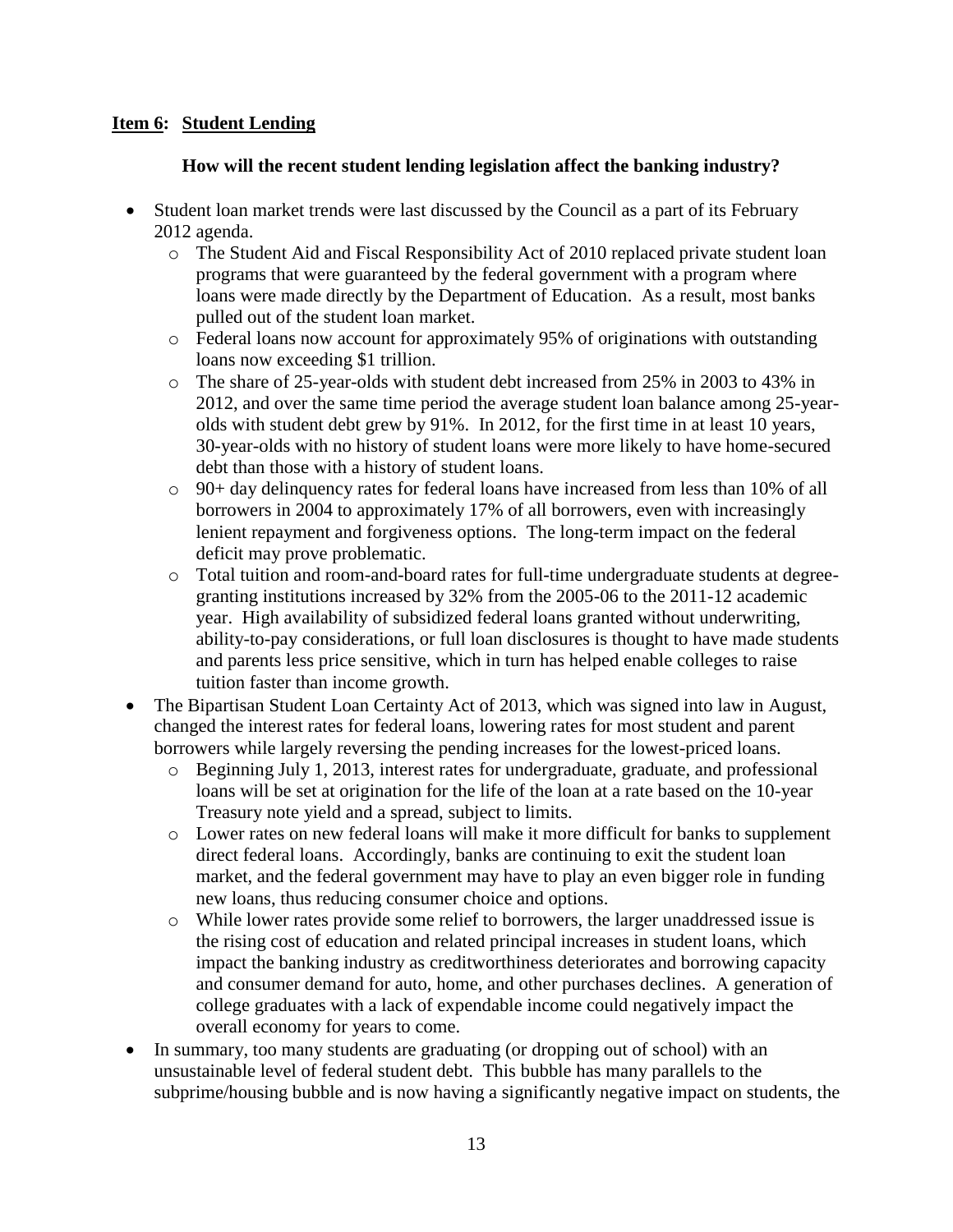economy, and taxpayers. Expiration of the Higher Education Act at the end of this year provides a natural opportunity to address structural issues in the current student loan market. Solving these structural issues should be based on constructive dialogue between regulators, lenders, and lawmakers.

## **Item 7: Low Interest Rates**

**How would the Council assess the impact of the current low-interest-rate environment on banks' risk management practices and on the composition of their balance sheets?**

- The low-interest-rate environment has narrowed profit margins on bank lending and has led to a shift in balance sheet composition. Historically, bank lending has accounted for approximately 75% of total bank credit, while security holdings have comprised the other 25%. Since the financial crisis, lending as a share of total bank credit has fallen and securities have risen. As higher-yielding assets have matured and lending has remained weak, banks have seen erosion in net interest margin.
- As banks have shifted from crisis mode to growth mode, the search for earning assets, stretch for yield, and pursuit of near-term net interest income has intensified. Accompanying this trend, most market participants have a view that the credit environment today is somewhat benign and that credit metrics are strong for new originations. The outlook for credit quality is quite positive, leading many market participants to a false sense of security on credit quality while masking potentially significant interest rate risk.
- Deposit inflows have been strong throughout this time period with little competitive pressure, helped early in the crisis by the TAG program and subsequently by the desire for safety and lack of higher-yielding "risk-free" alternatives. We believe many banks may not be as prepared for potential deposit outflows to higher-yielding instruments and business expansion activities as rates rise and the economy improves, resulting in a negative impact on capital, especially in light of new rules requiring greater liquidity and capital ratios.
- Our view of how this is playing out is:
	- o *Heavy competition and often irrational practices in middle-market C&I lending*: Price and structure deterioration has been accelerating over the past several quarters. Given the modest economic recovery, we see continued caution among borrowers and, therefore, fewer new lending opportunities but significant refinance/repricing activity. This paucity has led to pricing compression across the credit spectrum. From S&P industry data, we have seen average spreads in C&I lending compress by 40 basis points (or 15% of the average spreads) since the market peak of late 2009 to levels not seen since 2004, and we expect further compression to occur. Structure deterioration is also evident by observing new institutional issue covenant structures, where "covenant-lite" deals have grown significantly over the past year. The same trends are occurring in traditional on-balance-sheet C&I lending as well.
	- o *Fixed-rate on-balance-sheet lending, often at longer terms*: We have observed more willingness on the part of lenders to offer longer-term, fixed-rate loans to both consumer and commercial borrowers. We have seen this trend generally from smaller market participants.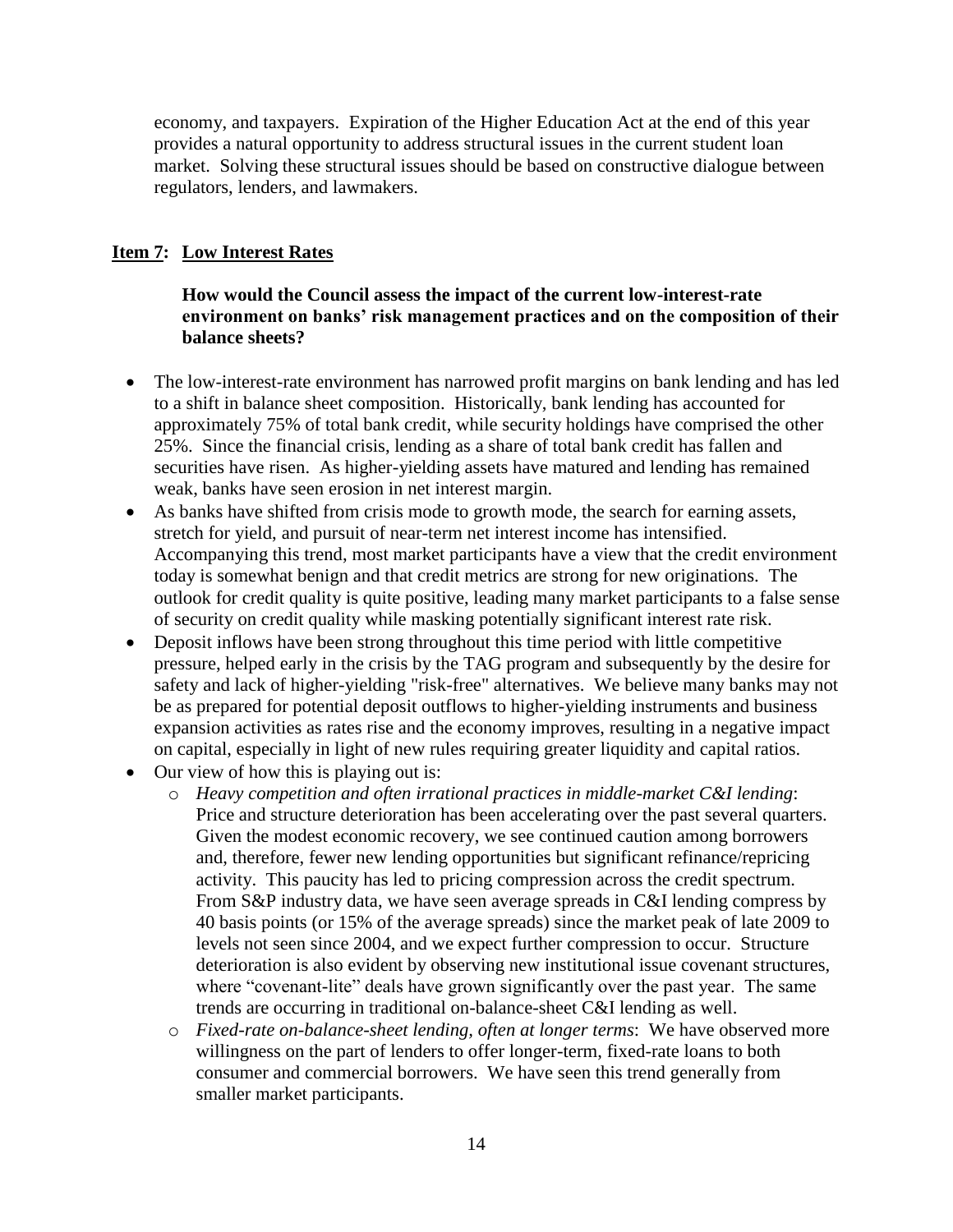o *Securities portfolio extension and increased loss risk:* The significant movement and volatility in long-term rates at the end of May/beginning of June highlighted the interest rate, duration extension, and Available for Sale (AFS) securities value at risk across the banking industry. The average AFS securities' unrealized gain/loss positions have swung to a loss for banks with assets less than \$50 billion as of 2Q 2013 after strong net gain positions, according to SNL and call report data.

|                      | Net Unrealized Gain AFS Securities |      |  |                                                    |  |             |                       |           |
|----------------------|------------------------------------|------|--|----------------------------------------------------|--|-------------|-----------------------|-----------|
|                      |                                    |      |  |                                                    |  |             |                       |           |
|                      |                                    |      |  |                                                    |  |             | % chg 1q13 % chg 2Q12 |           |
|                      |                                    | 2013 |  | 1013                                               |  | 2012        | to 2013               | to 2Q13   |
|                      |                                    |      |  | $<$ \$10B \$ (1,194,587) \$ 6,567,694 \$ 7,131,988 |  |             | $-118.2%$             | $-116.7%$ |
| $$10B - $50B$ \$     |                                    |      |  | $(39, 128)$ \$ 2,101,230                           |  | \$2,267,465 | $-101.9%$             | $-101.7%$ |
| $>$ \$50B $\vert$ \$ |                                    |      |  | 4,332,228 \$ 24,596,160 \$ 21,170,444              |  |             | $-82.4%$              | $-79.5%$  |

• Here are some statistics for banks with less than \$1 billion in assets  $(\sim 91\%$  of banks) and \$1-\$10 billion in assets ( $\sim$ 8% of banks) as of June 30, 2013:

### **Banks Under \$1 Billion in Assets**

# of Institutions  $-6,126$ Average Assets — \$222.1 million Average Risk-Weighted Assets — \$146.2 million (66% of total assets) Average Investments — \$50.9 million (23% of total assets) Average AFS Investments — \$46.1 million (90% of total investments) Average Unrealized AFS Net **Loss** — \$185 thousand (-0.4% of AFS) **Banks from \$1 to \$10 Billion in Assets**   $#$  of Institutions — 543 Average Assets — \$2.6 billion Average Risk-Weighted Assets — \$1.8 billion (69% of total assets) Average Investments — \$570 million (22% of total assets) Average AFS Investments — \$495 million (87% of total investments) Average Unrealized AFS Net **Loss** — \$567 thousand (-0.11% of AFS)

• To estimate the potential volatility due to interest rate shock, we used a sample of over 1,000 banks and thrifts to approximate market value changes.

| $(0.5)$ or banc $0.5$ , $1.01$ |              |          |               |  |
|--------------------------------|--------------|----------|---------------|--|
| Rate                           | Sample       |          | U.S. Treasury |  |
| Shock                          | <b>Banks</b> | 3-Year   | 4-Year        |  |
| up 100 bps                     | $-4.6%$      | $-2.9\%$ | $-3.8\%$      |  |
| up 200 bps                     | $-8.8%$      | $-5,7%$  | $-7.5\%$      |  |
| up 300 bps                     | $-12.9%$     | $-8.5%$  | $-11.0\%$     |  |

### **Projected % Change in Market Value (as of June 30, 2013)**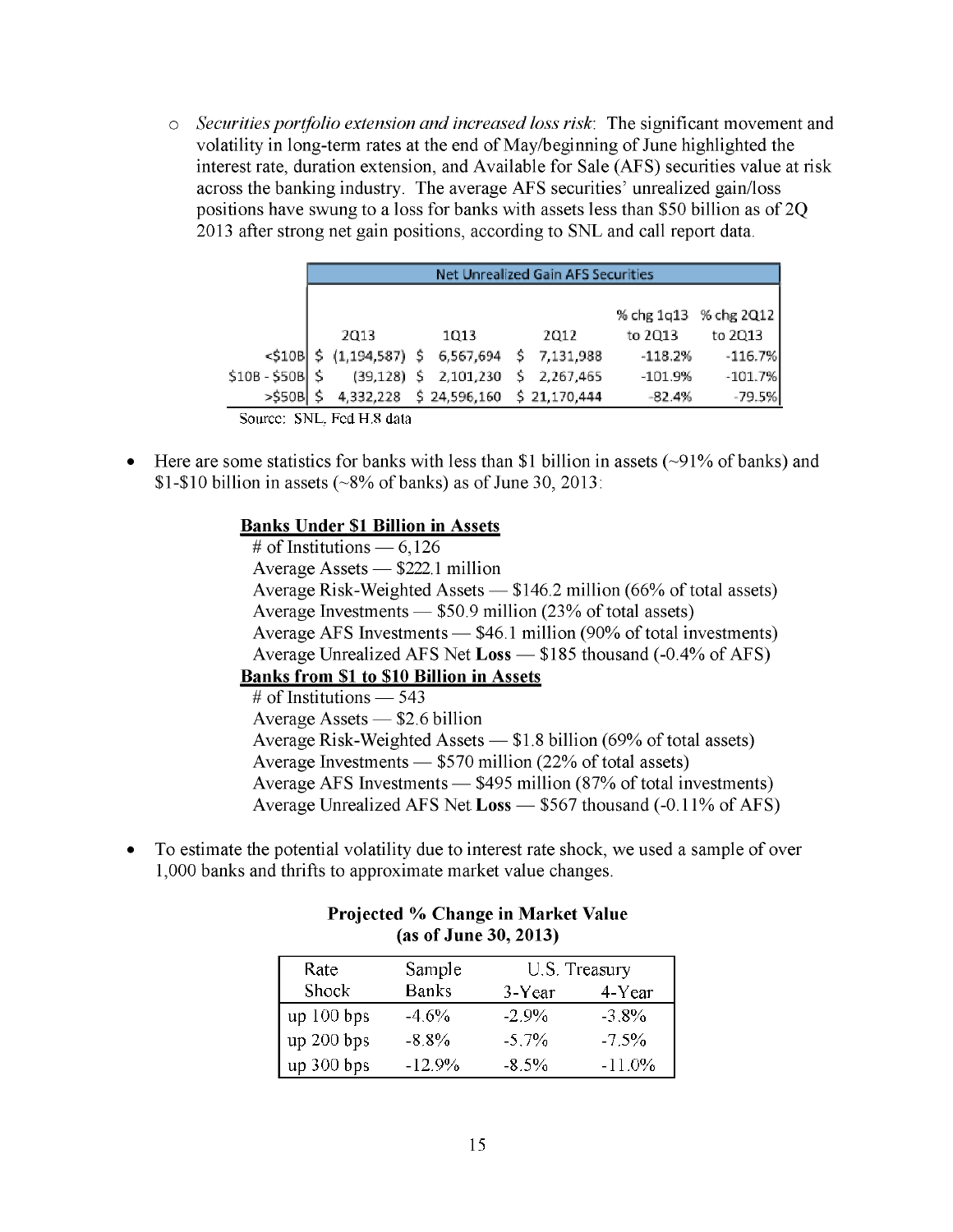- In general, we would expect that, for a moderate increase in rates, these types of portfolios  $\bullet$ would have interest-rate-driven price exposure comparable to that of a 3-year Treasury. But as rates rise 200 or 300 basis points, certain securities extend duration, and this would result in price risk more comparable to that of a 4-year Treasury. Additionally, while this analysis provides a good estimate of how an average bank in these size ranges may perform, some institutions will be impacted to a much greater degree. Many banks are currently holding much larger securities portfolios relative to loans due to the scarcity of loan demand.
- These three key trends, coupled with the much improved credit quality performance and  $\bullet$ deposit flows, may be leading to more short-term focus on improving net interest income, net interest margins, and loan growth at the expense of sound long-term balance sheet and interest rate risk management. Although it is difficult to fully assess interest rate risks and balance sheet management tactics (fixed vs. float lending, securities durations, etc.), some insight may be gathered by looking at asset sensitivity (or 1-year repricing gap of assets-toliabilities divided by assets) changes and net interest income/net interest margin trends. Looking at call report data we see the following:

|               | Asset Sensitivity (1-yr Gap to assets) |            |          |       |            |          |  |  |
|---------------|----------------------------------------|------------|----------|-------|------------|----------|--|--|
|               |                                        | Median     | Wtd Avg  |       |            |          |  |  |
|               | 2013                                   | $1-Yr$ chg | 3-Yr chg | 2Q13  | $1-Yr$ chg | 3-Yr chg |  |  |
| $<$ \$10B     | 8.3%                                   | 1.1%       | 6.1%     | 11.2% | 0.4%       | 5.1%     |  |  |
| $$10B - $50B$ | 21.1%                                  | $-2.2%$    | 2.3%     | 26.7% | $-0.6%$    | 4.2%     |  |  |
| $>$ \$50B     | 35.8%                                  | 4.4%       | 7.8%     | 35.2% | 2.3%       | 7.8%     |  |  |

|                  |                        | Net Interest Income (\$000s) | Net Interest Margin |       |          |          |
|------------------|------------------------|------------------------------|---------------------|-------|----------|----------|
|                  | <u> 2Q13</u>           | 1-Yr chg                     | 3-Yr chg            | 2Q13  | 1-Yr chg | 3-Yr chg |
|                  | $<$ \$10B \$19,946,745 | 0.7%                         | 10.6%               | 3.78% | $-12$    | -81      |
| $$10B - $50B$ \$ | 8,888,512              | 6.6%                         | 26.5%               | 3.70% | -3       | 0I       |
| $>$ \$50B        | 66,911,505             | $-1.1%$                      | 1.2%                | 2.99% | -21      |          |

- On asset sensitivity, a general observation may be that banks with higher percentages will generally have higher levels of floating rate loans and more low-cost core deposit funding. The opposite would generally be true for banks with lower or negative percentages. In the short term, this may generally mean that net interest income and net interest margins would be higher, grow faster, and experience less margin compression for low asset-sensitive banks vs. high asset-sensitive ones. The data may show a potential risk for banks less than \$10 billion (and to a certain extent \$10-\$50 billion banks) in the longer term, though shorter-term performance may look better.
- In summary, we believe that the Board should actively monitor the behavioral impact of an extended low-interest-rate environment on bank lending (pricing, structure, fixed/floating), liquidity gathering, balance sheet composition including securities mix, and interest rate risk management to assess the systemic risk to the industry as rates do eventually rise.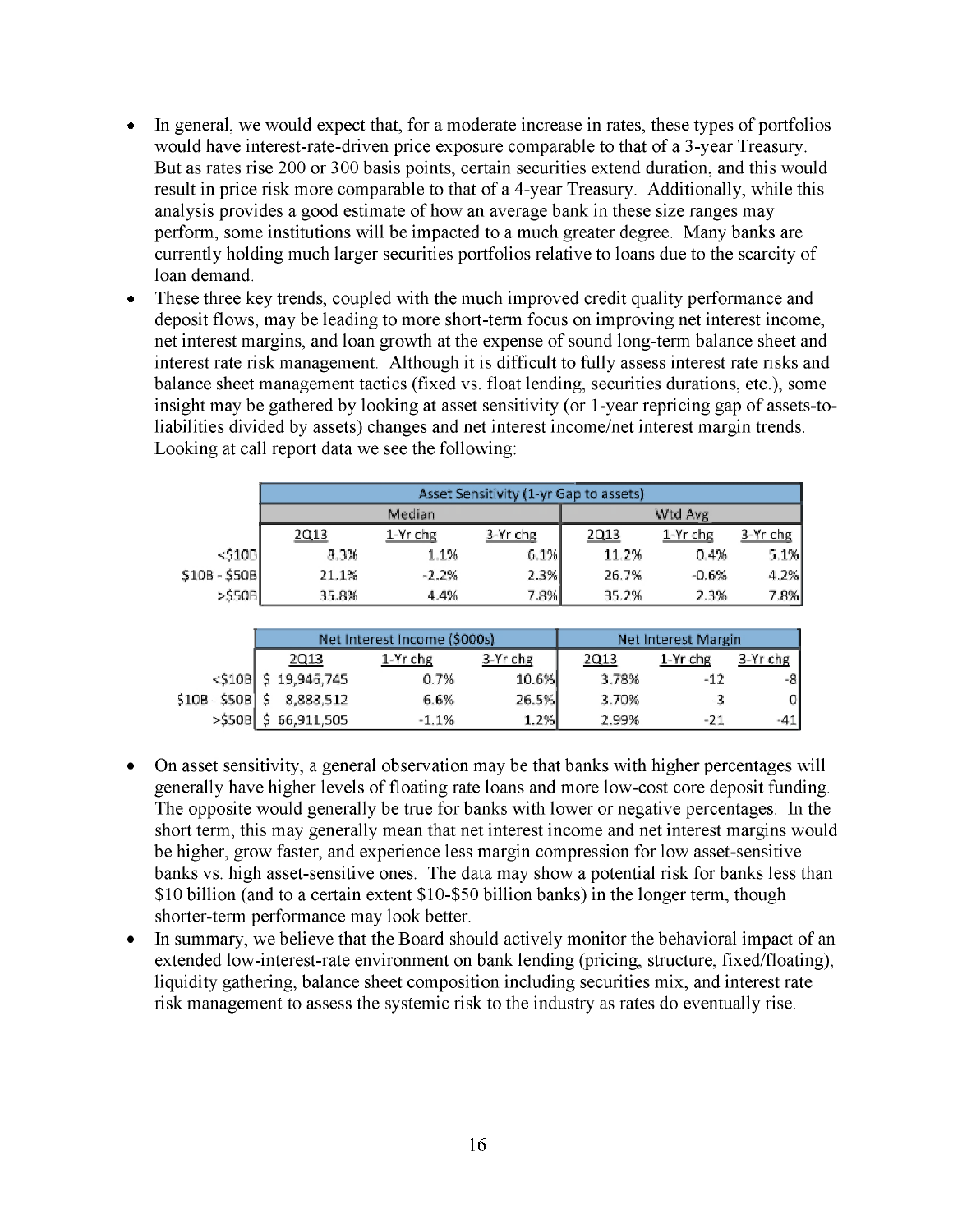### **Item 8: Economic Discussion**

**Do Council members see economic developments in their regions that may not be apparent from the reported data or that may be early indications of trends that may not yet have become apparent in aggregated data?** 

- Council members report continued economic recovery in their Districts, but gains are generally modest and economic outlook is dispersed by geographic region. Moreover, Districts report generally similar trends for industrial activity; trends in housing and employment vary significantly by region.
- Across most regions, manufacturing appears in line with positive trends reported by the ISM Manufacturing survey for August. Manufacturing activity in the Midwest has benefitted from gains in the auto industry as the average age of the auto fleet reached historic highs and financing remains widely available. Georgia (and to a lesser extent Louisiana) appears to be the beneficiary of various manufacturing plant relocations. Notable exceptions include the New England region, which continues to be impacted from muted growth in the Eurozone (a principal export market). While broad strength is seen in western states, California is experiencing slack due to unbalanced growth in Asia and weak demand for technology equipment, although third-quarter indicators are showing modest uptrends in both activity and sentiment measures. Notably strong West Coast segments are semiconductors, aerospace, and construction materials.
- Agriculture remains stable, with an expectation for commodity prices to fall. The health of the industry is expected to remain robust with sound balance sheets – the result of several years of strong food commodity price levels.
- Broadly, the oil and gas sectors have been positive contributors to economies in Louisiana, Texas, and North Dakota, with benefits extending into housing and employment. California, which had an overall .2% increase in unemployment, notes energy worker shortages. Wyoming has been adversely affected by falling coal prices.
- Housing strength is especially geographically dependent. In California, despite rising mortgage rates, housing activity continues to advance, as seen in rising mortgage purchase applications and near historic lows in new and existing home inventories. Conversely, much of the Eastern Seaboard appears to have missed the rapid recovery in home prices seen on the national level. Only Florida, Georgia, and the District of Columbia have registered doubledigit gains as of June 2013. The hangover inventory of Florida housing has now been absorbed, often by institutional purchasers for use as rental. With the exception of New York, Massachusetts, and Maine, annual price gains in the New England and Middle Atlantic markets remain below 5% year-over-year. Home prices in Delaware and Mississippi have fallen slightly from last year; gains in some eastern states appear to be decelerating in recent months.
- Multifamily housing in several regions continues to be strong both in demand and new construction.
- Whereas the national foreclosure rate has improved to below 6% as of 2Q 2013, home foreclosure inventory in several states along the Eastern Seaboard has registered less than half the improvement seen nationally. In New Jersey, New York, and Vermont, the seriously delinquent rate peaked earlier this year but remains above 2009-2010 levels.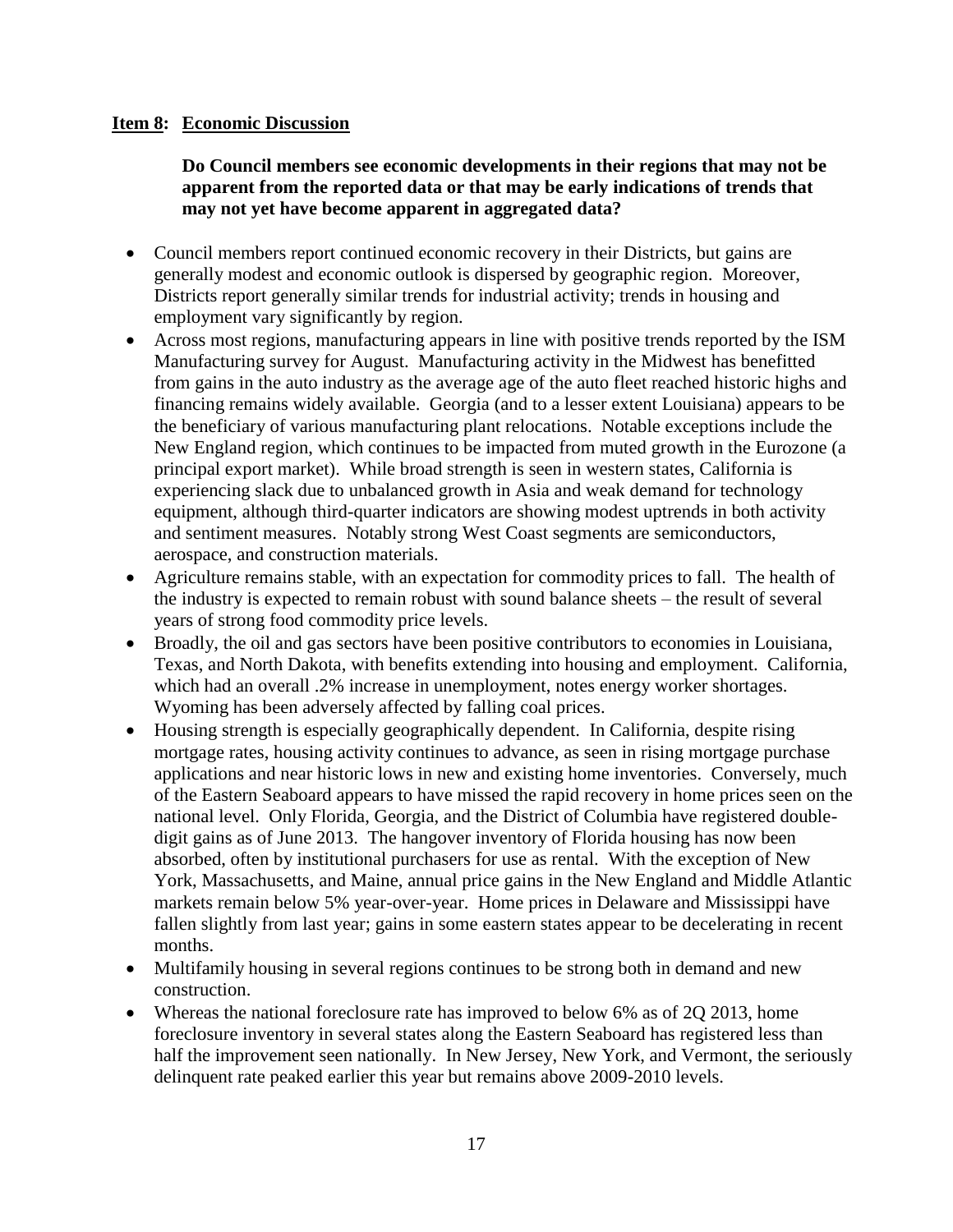- While unemployment appears to be trending lower nationally, several Districts, particularly on the East and West Coasts, report slowing employment growth and in some cases rising unemployment.
- Anecdotal discussions with small business owners suggest that the Health Care Reform Act may be inhibiting business expansion and driving changes to workforce structure wherein temps and part-time employees are preferred over full-time employees in an effort to avoid breaching the 50-employee threshold.
- Concerns were expressed over recent data suggesting that high-quality full-time jobs lost in the recession are being replaced by lower-paying part-time jobs in the recovery. A recent Chamber of Commerce survey reported half of its respondents intended to reduce hours, reduce full-time employees, or replace full-time with part-time employees.
- Multiple regions report that negative impacts from federal spending cuts are beginning to materialize, especially in defense contractors, universities, and hospitals.

## **Item 9: Monetary Policy**

**How would the Council assess the current stance of monetary policy? Please include the following matters in this assessment:** 

- **(a) the effectiveness of the FOMC's forward guidance on the duration of the current highly accommodative stance of monetary policy; and**
- **(b) how best to ensure clarity and continuity for such communications in the future.**
- The current stance of monetary policy remains highly accommodative, with the target federal funds rate remaining at a record low of around zero and the Fed continuing to purchase large quantities of Treasury securities and MBS, which provides additional accommodation. The Council members believe that this monetary policy stance is warranted given that both inflation and employment are below the Federal Reserve's longrun objectives.
- To date, forward policy guidance has been an important and generally effective tool in maintaining the current stance of policy and preparing the markets for the expected gradual withdrawal of accommodation as economic conditions warrant. Indeed, the Fed has been effective in convincing markets that it is unlikely to raise the federal funds target rate anytime soon and, as a result, the term premium in the short-to-intermediate part of the yield curve remains very low by historical standards. The market has largely incorporated into its expectations that the FOMC will announce some QE3 tapering at the September 2013 meeting (with a minority view expecting action at the October 2013 meeting), with new QE3 purchases ending completely by approximately mid-2014. The FOMC's forward guidance regarding its plan to keep the federal funds rate exceptionally low at least until the unemployment rate falls below 6.5% as a result of job growth (expected to be late 2014 or early 2015 depending on forecasts), and until the 1-2 year outlook for the inflation rate increases to 2.5% or above, has been effective in keeping money market rates anchored near zero.